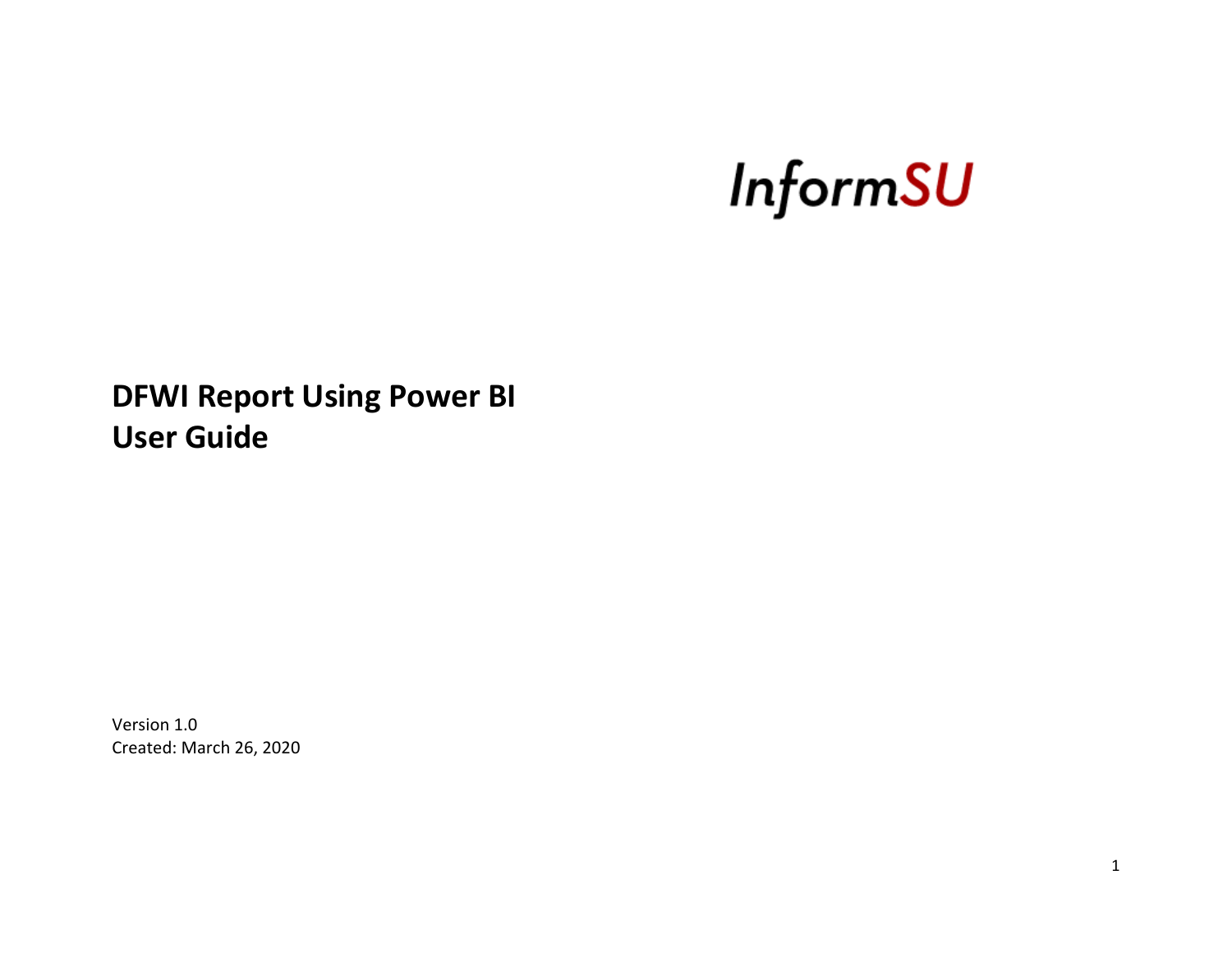## **DFWI Report**

The purpose of this report is to answer questions concerning retention and the grades students received. It's of interest to identify top classes (course sections) with high D level (D), Fail (F), Withdrawal (W), or Incomplete (I) grades to understand if those grades put students at a higher risk of dropout.

#### Data overview

Data available in this Power BI report extends back to 2008-09 academic years to the current (2019-20) academic year, and is available for every term, including summer. Information on classes (course academic level, course level, course section name, class size, faculty, instructional method) is displayed for each term as well as longitudinally. By-offering school/offering department information is also available for this period of time, also per term or for a series of terms/years. Class information is listed with an order from having the highest percentage of D, F, W, I grades to the lowest.

#### Methodology

The data used in this report come from Institutional Research's 10th day course registration data snapshots. The 10th day of the term is used since it occurs after the last add/drop day of the term. The result is a consistent view of the data as of the start of each term.

## **Power BI Building Blocks**

**Microsoft Power BI** is a collection of software services, apps, and connectors that work together to turn diverse sources of data into coherent, visually immersive, and interactive insights.

Power BI relies on basic set of building blocks to create these insights:

- Datasets: A **dataset** is a collection of data that Power BI uses to create its visualizations. The Power BI desktop tool provides an extensive set of data connectors and tools to extract, transform, and integrate data for reports. ITS and IR will provide datasets curated for reporting for most users, although we anticipate that there will be a group of power users who will opt to construct and integrate their own datasets.
- Reports: In Power BI, a **report** is a collection of visualizations that appear together on one or more pages. The visualizations in a report in Power BI are collection of data elements and themes that are related to each other.
- Visualizations: **Visualizations** can be simple, like a single number that represents something significant, or they can be visually complex. The goal of a visual is to present data in a way that provides context and insights, both of which would probably be difficult to discern from a raw table of numbers or text.
- Slicers: **Slicers** are visualization designed specifically for users to select and filter into relevant data.
- Dashboards: A Power BI **dashboard** is a collection of visuals from one or more report onto a single page that users can share with others. Dashboards allow for quick insight across multiple reports and provide users an easy way to navigate to different reports.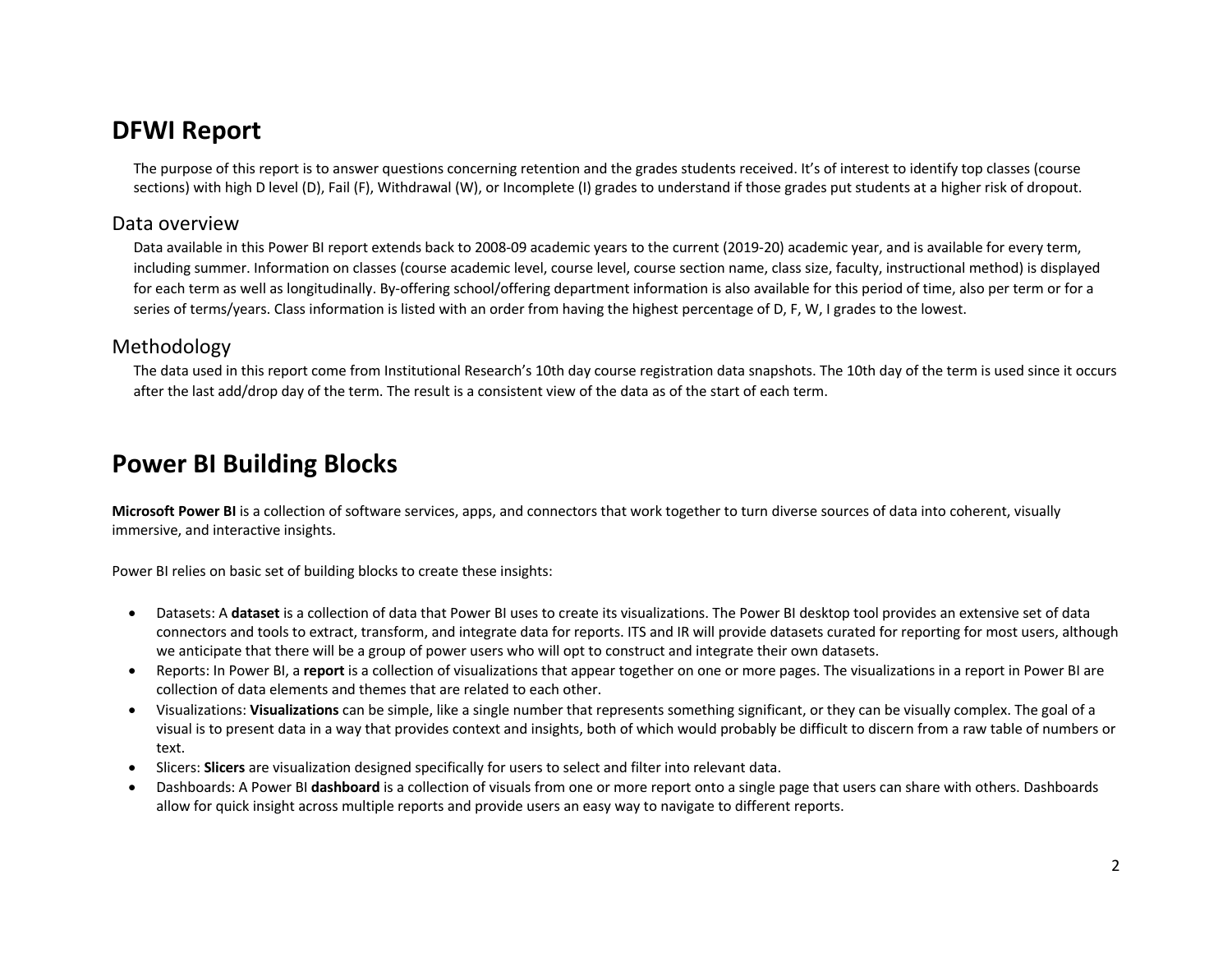## **Report Views**

## Visualizations, Slicers, and Interactions

Class information is listed with an order from having the highest percentage of total D, F, W, I grades to the lowest in both the bar chart and the table in this report. The table also lists the percentages of D, F, W, I grades individually for each class.

#### **Slicers**

Slicers in this report are organized into lists on top two rows of the page. Users can make selections of interest using the slicers to filter data. Class Size Group slicer is pre-selected to show only classes with more than 10 students, and Class Instruction is pre-selected as the Instructional Method Group but they are changeable by users.

#### **Highlighting and Interactions**

Visualization tiles (non-slicers) cross-highlight the data. Selecting an element within a visualization will highlight the associated records with data on the adjacent fields. Users can select anywhere within the visual element on most tiles to highlight data. This includes fields on the axes. Clicking on the white part of the tile to un-select any category/characteristic that has been selected in a tile or any other visualization.

For example, selecting a class in the stacked bar chart on the left highlights the class related information such as term this class was offered and the faculty member who taught this class in the table to the right. This gives users a quick access to the details of a highlighted class. Clicking on the white part of the tile to un-select any category/characteristic that has been selected in a tile or any other visualization.

## Additional Options

Selecting the ellipsis opens a dropdown with  $\sim$  additional options.

Add a comment Export data 吗 Show data □ Spotlight  $\frac{1}{4}$  Sort descending  $\downarrow$   $\frac{A}{2}$  Sort ascending Sort by

**Add a comment:** This allows users comment and share on any part of the report. InformSU is currently evaluating this new feature.

**Export data:** See below

**Show data:** Opens a visual in focus mode and includes the data table

**Sorting Data:** User can sort the visuals by variable using the Sort by option and then select descending or ascending order for the data

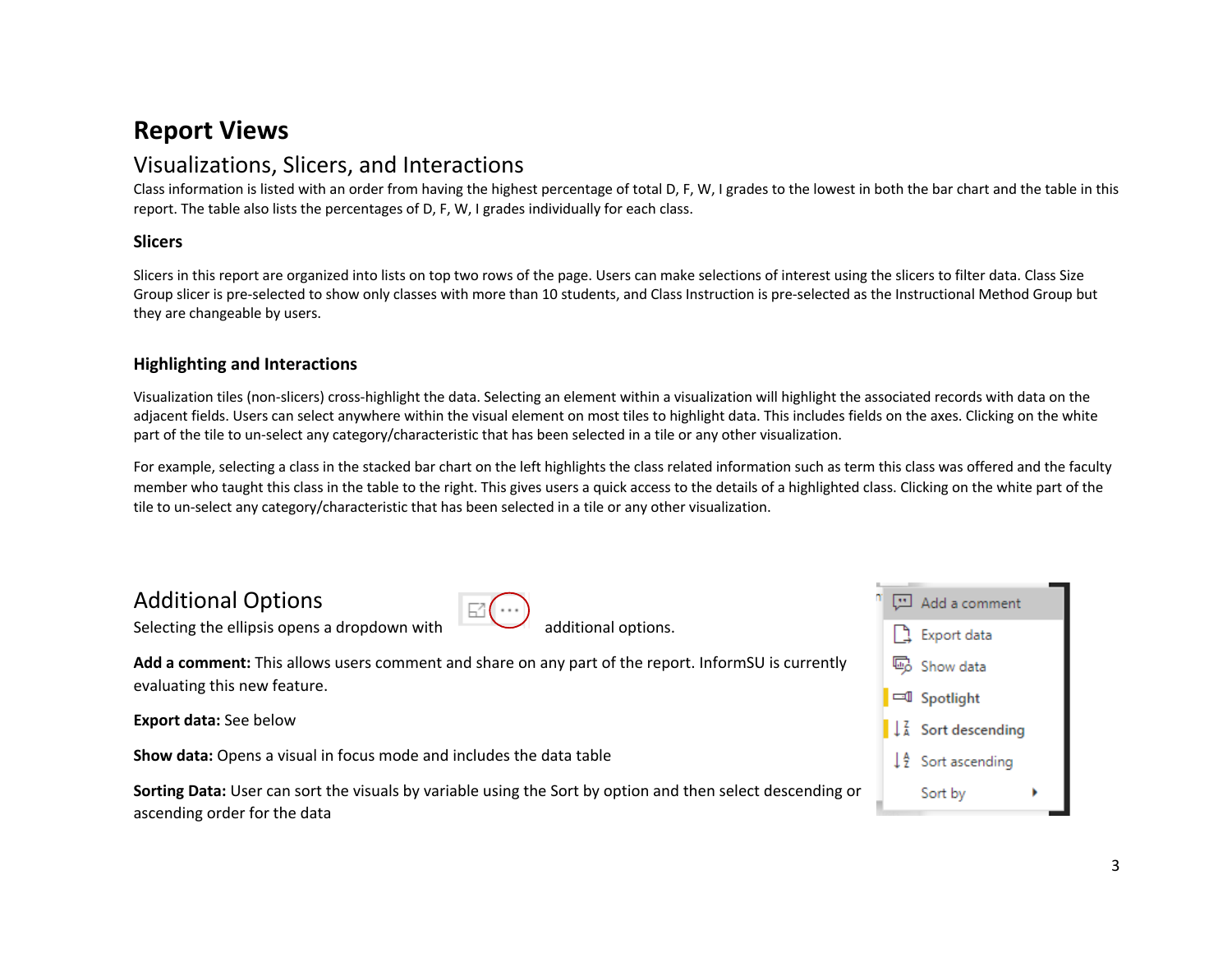#### Filtered Views

One of the challenges in Power BI is understanding if a visual is filtered. From slicers, cross-highlighting data from another visual, and drill downs, it is easy to lose track of exactly what is being presented on a report.

Filtered icon



To address this issue each report has a small tile indicating if the data is unfiltered or filtered. Rolling over the tile will provides users an option to reset the visual to the default view.

#### Resetting Visuals

To reset to the default view, select Reset to default in the ribbon

 $\times$ 

## Exporting Data

#### Export data

| Which data would you like to export?                                        |
|-----------------------------------------------------------------------------|
| Summarized data                                                             |
| Underlying data                                                             |
| File format:                                                                |
| .xlsx (Excel)                                                               |
| Data exports with all applied filters.<br>(i)                               |
| (i) For large data models, only a limited number of<br>exported. Learn more |
|                                                                             |
|                                                                             |

Power BI enables users to export the underlying data in two ways.

**Export Data** within a visual is a quick to extract the underlying, summarized data used to create a visual. The data are exported into either an Excel file along with the slicers applied or a Comma Separated Value (CSV) file. There is currently no way to export the visual to Excel.

The **Analyze in Excel** option downloads an Open Database Connectivity (ODBC) linked excel file. An ODBC connection is a Microsoft interface that allows applications to access data in database management systems using SQL as a standard for accessing the data. This option will link an excel file to the Power BI data model. Users can then use Power Pivot Tables to build their own tables and views within Excel. Only fields available in the data model will appear in the excel file. Updates to the data model will appear within Excel file when the file connection refreshes.

## Personal Bookmarks

Bookmarks are the way to save a view in Power BI. In the

Power BI App Space, users can define **Personal Bookmarks**. Personal Bookmarks save the view exactly how the user has defined. These provide a quick way to return to interesting insight or a commonly used view of the data.

Cancel

Export

rows can be

#### Quick Tip: Export to .xlsx (Excel)

**Exporting to .xlsx (Excel) will also export the applied filters to the data. This information is critical for troubleshooting data issues and replicating logic. Use this option to replicate previous data extracts.**

Reset to default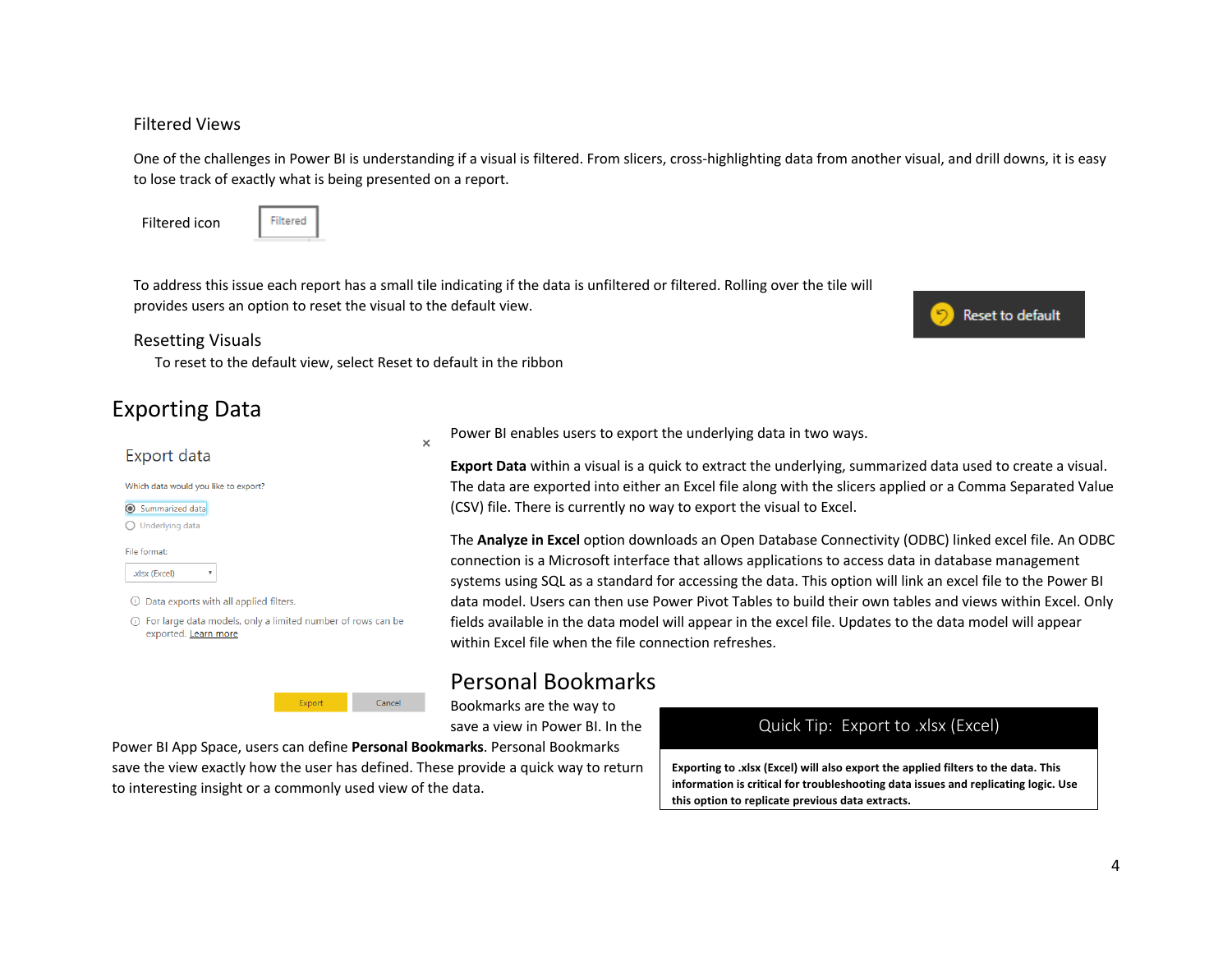

The bookmarks are associated with each page of the report and can be used to navigate to different visualizations. These bookmarks can be used to navigate around the report during a presentation or create a custom ordering of the visualizations.

The Personal Bookmarks are only visible to each user.

When a report is updated with updates or changes, Personal Bookmarks will remain. However, if an element saved in the bookmark is removed or changed, the bookmark may not render the visualization.

#### Managing Personal Bookmarks

#### Quick Tip: Name Your Bookmark

**Bookmarks are users best way to save views. Because bookmarks save the visuals exactly on user selection and are page specific, it is**  *strongly* **recommended to clearly name the bookmarks.**

To **update** Personal Bookmarks, select the ellipsis and select update. Updating a bookmark will overwrite the bookmark to current view. Use this option to make adjustments and changes to an existing bookmark.

To **delete** Personal Bookmark, select the ellipsis and select delete.

Default Personal Bookmarks

Use the **Make Default View** option to set the book as the default view of the data when opening report.

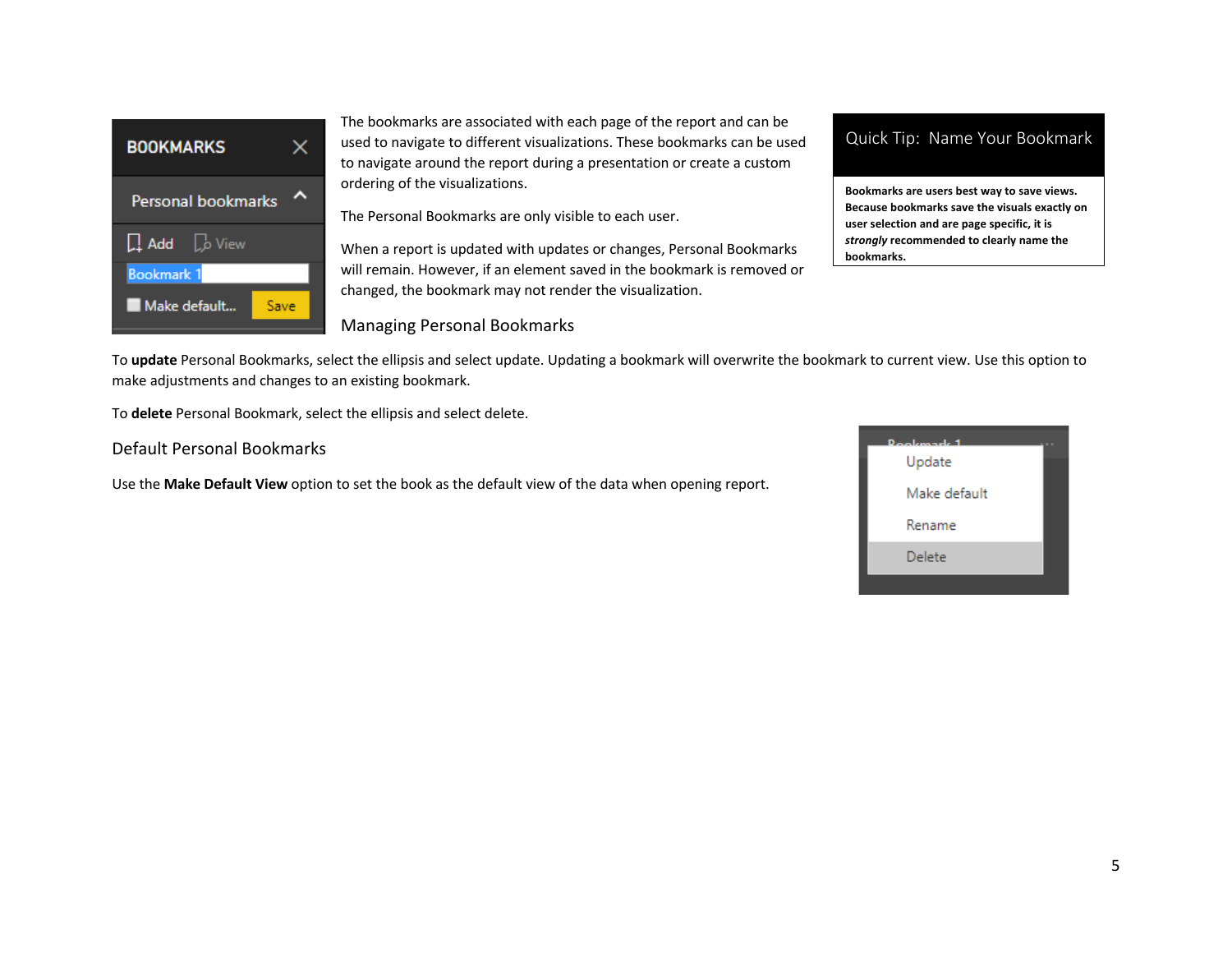## **Power BI Desktop connection**

The workspace does not allow users to made edits to the report or build custom visualizations. The data are available to connect to a live excel file, see Analyze in Excel above, or through the Power BI desktop.



These data connection will connect the Power BI data model. Changes or updates to the models will also appear in the connected versions when the user **Refreshes** the data.

This connection method does not allow users to integrate additional data into the model.

To get data in Power BI, select **Power BI datasets**

from the **Get Data** on the home tab of the ribbon.

| Power BI service                                | Matthew Borda<br>bordam@seattleu.edu<br>Switch account |
|-------------------------------------------------|--------------------------------------------------------|
|                                                 | م                                                      |
|                                                 | B.                                                     |
| Microsoft Power BI service [5]                  |                                                        |
| A <sup>R</sup> My workspace                     |                                                        |
| ⊿ <sup>A</sup> R <sup>4</sup> InformSU [3]      |                                                        |
| 目 GL Report - Summary and Detail                |                                                        |
| Ħ<br><b>Report Usage Metrics Model</b>          |                                                        |
| 目 Term Census Reports_5.10.19                   |                                                        |
| ▷ <sup>A</sup> x <sup>4</sup> InformSU-DEV [13] |                                                        |
| ▷ ਸੈਨੀ IR_Test Workspace                        |                                                        |
| ⊳ <sup>a</sup> x° SU-lR                         |                                                        |

 $\times$  Next, users will see a list of workspaces. Select the InformSU workspace and the name of the report to connect to the data.

Power BI will automatically connect to the data. Once

the connection is made, save the file and the .pbix file will retain that data connection. A confirmation will appear at the bottom of the report page.

Connected live to the Power BI dataset: Term Census Reports in InformSU-DEV

| <b>File</b>             | Home                                             | View     | Modeling Help                                         |                          |                   |
|-------------------------|--------------------------------------------------|----------|-------------------------------------------------------|--------------------------|-------------------|
| <b>State</b><br>Paste   | X Cut<br>lim Copy<br>Format Painter<br>Clipboard | D<br>Get | Recent<br>Data v Sources v Data<br><b>Most Common</b> | Enter                    | Edit<br>Queries * |
| $\overline{\mathbf{H}}$ |                                                  | x∄       | Excel                                                 |                          |                   |
| m                       |                                                  |          |                                                       | <b>Power BI datasets</b> |                   |
|                         |                                                  |          |                                                       | Power BI dataflows       |                   |
|                         |                                                  |          | <b>SQL Server</b>                                     |                          |                   |
|                         |                                                  |          |                                                       | <b>Analysis Services</b> |                   |
|                         |                                                  |          | Text/CSV                                              |                          |                   |
|                         |                                                  |          | Web                                                   |                          |                   |
|                         |                                                  |          | OData feed                                            |                          |                   |
|                         |                                                  |          | <b>Blank Query</b>                                    |                          |                   |
|                         |                                                  |          | More                                                  |                          |                   |
|                         |                                                  |          |                                                       |                          |                   |